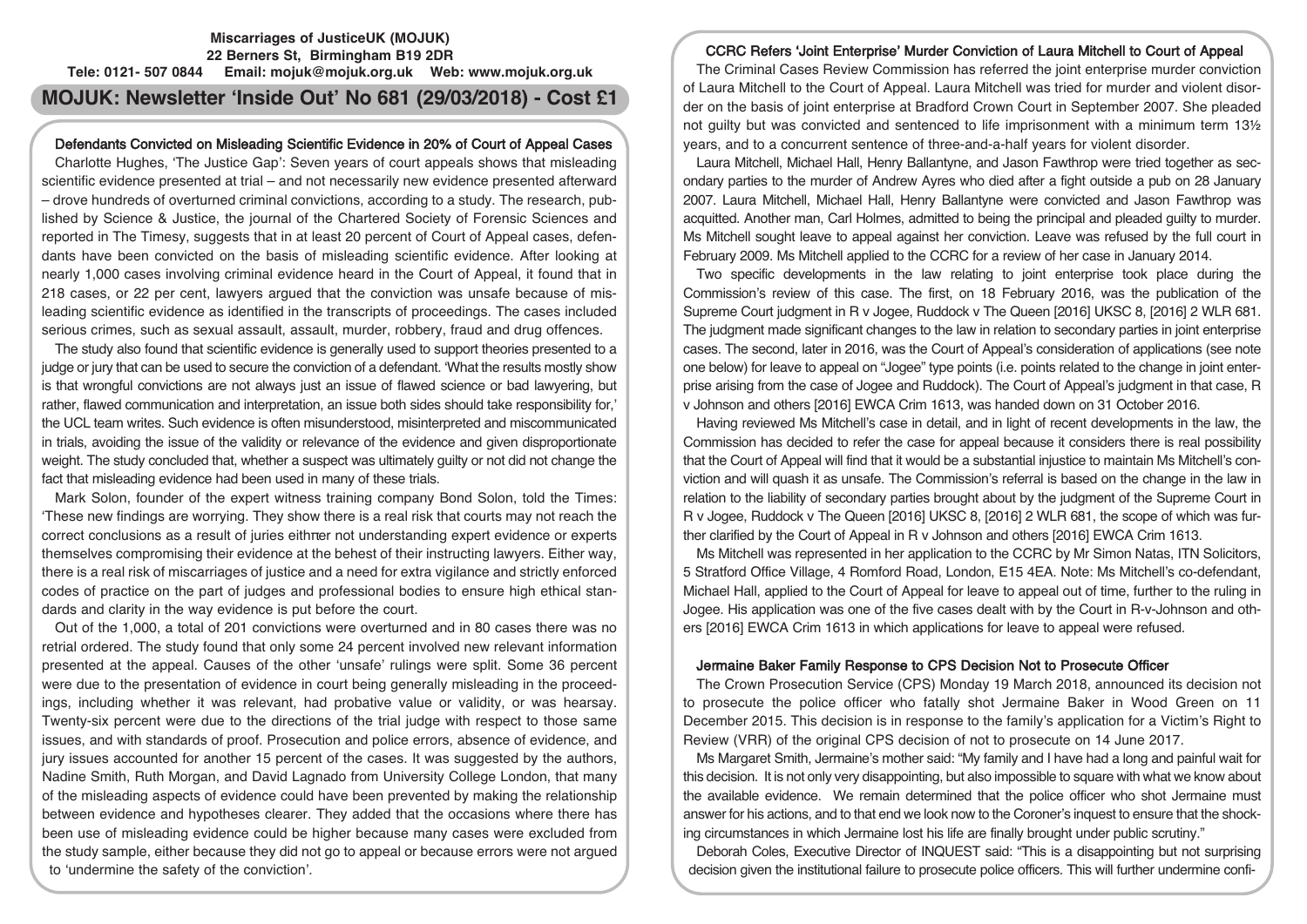dence of bereaved families in the processes for holding police to account. At its core are concerns that the rule of law does not apply to the police for abuses of power in the same way as it does to an ordinary citizen. This serves only to create a culture of impunity which frustrates the prevention of abuses of power, ill treatment and misconduct. The unexplained delay by the CPS in reaching their decisions is unacceptable and has caused huge distress to Jermaine's family. The inquest must now take place without delay to bring to light the actions of the police following the fatal use of force."

Michael Oswald, solicitor for the family said: "More than two years since Jermaine's death, his family still have not had seen any semblance of accountability in respect of the circumstances in which he lost his life. Their wait has been all the more painful because they have been prevented from telling the public the shocking truth about how he died as they understand it on the information available to them. They look forward now to a full and thorough inquiry by the Coroner so that those matters can finally be brought to light. The public will then be able to come to their own conclusions about today's decision by the CPS."Start here ...

#### Family Court Secrecy Lets Judges Get Away With Mistakes

Olivia Rudgard, Daily Telegraph: Secrecy in family courts could be allowing judges to get away with mistakes, the most senior family judge in England and Wales has said. Speaking at an event on Tuesday evening 13th March 2018, Sir James Munby, president of the high court's family division, said that judges were "grotesquely overworked" and "tired" and so more likely to make errors. He said more openness would allow journalists and the public to scrutinise their decisions. Judges should not be "immune from criticism" and that journalists should be able to argue that "the whole thing is flawed, the premises are all wrong, the facts are all wrong" if they think the judge has erred, he added:"The simple fact is that at present journalists can't do that without access to the evidence and without reporting what went on in court and saying well, this judge seems to be listening to a different witness than I, and the impression I got from listening to this witness was X,Y,Z and the judge says A,B,C. So I think there are very real problems there. We've got to be much more honest about this, and if we are honest about it, things go wrong." Most family court hearings are heard in private but accredited journalists are allowed in unless specifically excluded. However, there are restrictions on what can be reported and whether they have access to documents. Sir James added that he often felt that families did not understand what had happened during court proceedings. "I have a terrible feeling that if you actually stopped some of the parents in these care cases as they were going out of court at the end and you asked them what was going on, what's been happening, what's the answer, they'd be unable to explain. And that is an indictment of our system, not of them," he said.

# Hillsborough Relatives 'Disgusted' by CPS Decision Over West Midlands Police

David Conn, Guardian: Relatives of the 96 people killed at Hillsborough in 1989 have severely criticised a decision by the Crown Prosecution Service not to charge any former West Midlands police officers with criminal offences relating to the force's original investigation into the disaster. Margaret Aspinall, the chair of the Hillsborough Family Support Group whose 18-year-old-son James was killed in the disaster, said she was disgusted. She also criticised the CPS for failing to properly explain its decisions and the evidential threshold required to bring criminal charges. Two former West Midlands police officers, who have not been named, were referred by the Independent Office for Police Conduct to the CPS for consideration of possible charges of perverting the course of justice, misconduct in a public office, or conspiracy to do so. Bereaved families and survivors of the lethal crush at the 1989 FA Cup semi-final at Hillsborough, where South Yorkshire police was responsible for safety, have long

protested about the quality and conduct of the West Midlands police investigation.

The director of public prosecutions decided in August 1990 to bring no charges in relation to the disaster. Currently six people, including four former South Yorkshire police officers, are facing criminal charges, after a 23-year campaign by bereaved families and survivors resulted in new police and IOPC investigations in 2012. The allegations against the two former senior West Midlands police officers, confirmed by the CPS, were that they "failed to investigate the cause of the Hillsborough disaster properly, either deliberately to assist South Yorkshire Police (SYP) or otherwise negligently, and/or that a misleading or incomplete file was submitted to the DPP in 1990". Explaining the decision not to prosecute, which means that no former West Midlands police officers are to be charged for any offences relating to the original investigation, the CPS said: "The evidential threshold for criminal prosecution is not met in relation to either suspect. Whilst there was found to be some cause for concern in the actions of both suspects, there is insufficient to reach the high threshold required to prove a criminal offence."

The CPS explained that there was evidence that "some aspects of the investigation were not carried out to a high standard". It added: "However, there is a lack of evidence showing any deliberate plan or action by the suspects to hinder it." The statement also said there was a "difficulty in attributing responsibility for all of the failings to these suspects," and that: "There is no evidence that, as alleged, one suspect intentionally provided an inappropriate selection of evidence to the DPP." At the same time, the IOPC announced that it had decided not to refer three former senior South Yorkshire police officers to the CPS for prosecution, following a further review of allegations that they engaged in a cover-up after the disaster. The allegations, the IOPC said, were that: "These three senior officers participated in a strategy to minimise South Yorkshire police culpability for the disaster by wrongly blaming Liverpool fans. In particular, it is alleged that officers sought to deliberately mislead the [1989] Lord Justice Taylor inquiry, the [civil] contributions hearing and the original inquest proceedings."

The IOPC's strategic lead for the Hillsborough investigation, Rachel Cerfontyne, explained that the CPS had previously decided not to charge these officers. "Although there was some indication that two of the three former officers may have committed a criminal offence, it was not deemed appropriate to refer their cases because the CPS had already rejected the possibility of bringing criminal charges based on substantial evidence that was reviewed in 2016. No further evidence or legal matters have since been identified that could realistically alter that view," Cerfontyne said.

Responding to both decisions, Aspinall said that families had always been outraged by the West Midlands investigation, and the way some of their officers conducted it. "We are disgusted and disbelieving that no charges are being brought against any West Midlands officer," she said. "The CPS have not explained to families what their 'threshold' is for charges – or what more evidence they needed. It is really important that justice is seen to be done, and that a strong message is sent to all police officers. I am disgusted by this." Becky Shah, whose mother, Inger, was killed at Hillsborough, has always vehemently complained about the West Midlands police investigation, saying that officers asked if her mother had been drinking and sought to portray her negatively. "To find now that nobody from the West Midlands force is to be charged … I have no words for it," Shah said. "I am livid."

In a letter of explanation sent to bereaved families, Sue Hemming, the head of the special crime and counter-terrorism division at the CPS, wrote: "I appreciate that my decision will be disappointing to you, but I would like to reassure you that in reaching this conclusion, we have spent a significant amount of time reviewing and considering the evidence that was submitted to us. As you know, the standard of evidence required for any criminal prosecution is high."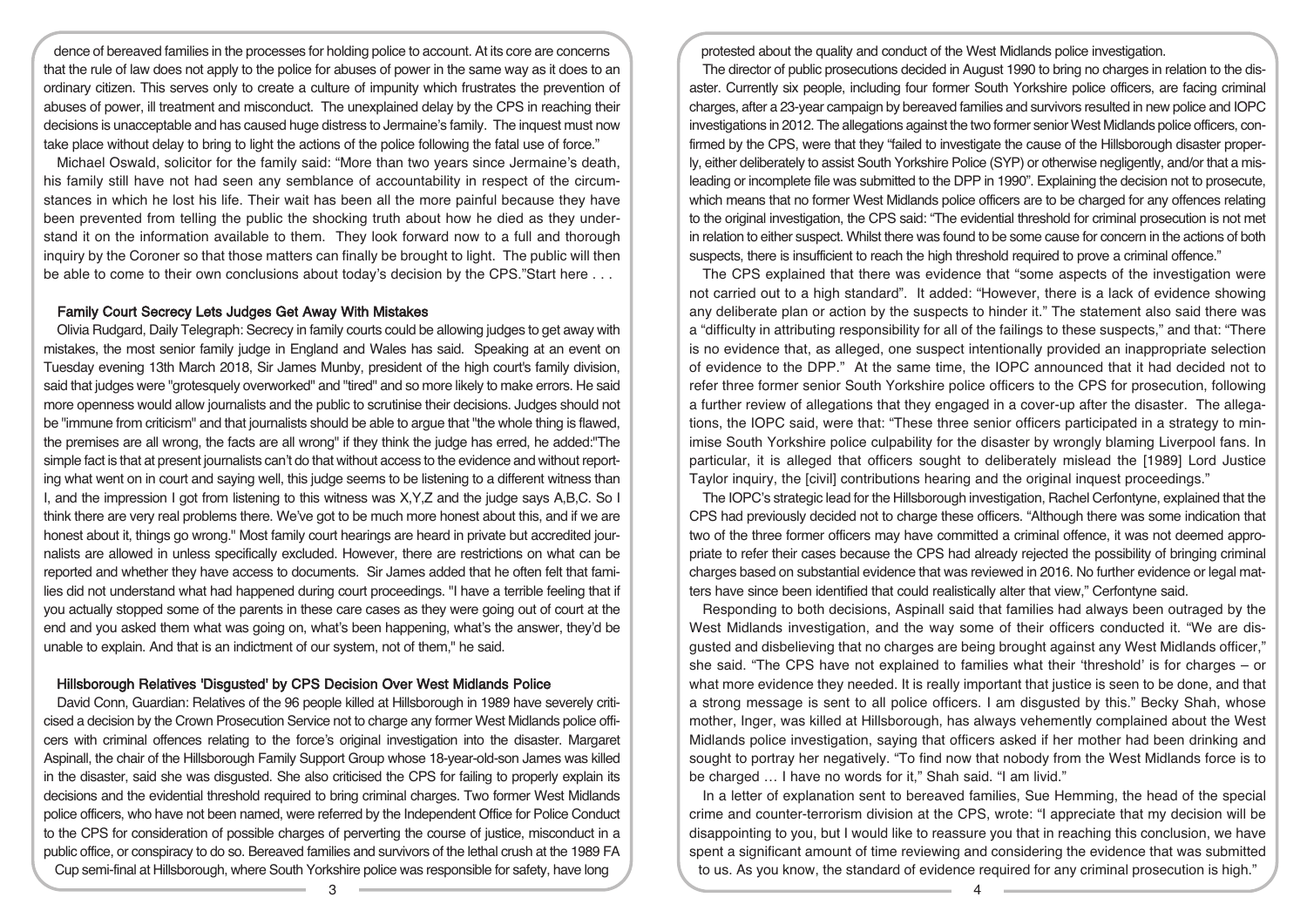# Legal Aid Scheme: Prisoners: Written Parliamentary Question

Gloria De Piero: To ask the Secretary of State for Justice, what assessment the Government has made of the implications for the public purse of the judgment in the case of R (Howard League for Penal Reform and the Prisoners' Advice Service) v the Lord Chancellor.

Answered by: Lucy Frazer: In response to the Court of Appeal judgment, the Government decided to reinstate criminal legal aid funding to three discrete areas of prison law, namely: pre-tariff reviews where the Secretary of State seeks the advice of the Parole Board on whether life and Imprisoned for Public Protection prisoners may be transferred to open conditions; Category A Reviews; and referrals to close supervision centres. At the same time, the Government also decided to bring referrals to separation centres within scope of criminal legal aid. The regulations giving effect to these changes came into force on 21 February 2018. The impact assessment published alongside the regulations confirmed that this policy change would result in increased expenditure from the Criminal Legal Aid Fund estimated to be in the region of £1.1 million per year

#### Prisons: Telephones and Computers: Written Parliamentary Question

Richard Burgon: To ask the Secretary of State for Justice, what data was collected to monitor performance during the pilot scheme on placing telephones and basic computers into prison cells.

Answered by: Rory Stewart: Under the pilot, telephones and basic computers were introduced into prison cells in two prisons: HMP Wayland and HMP Berwyn. HMP Berwyn already featured both capabilities when it opened on 27th February 2017. Telephones were introduced into HMP Wayland in December 2016 and computers in January 2017. The purpose is for prisoners to manage some of their own day-to-day tasks that would normally be managed by officers on paper, freeing up officers to focus their time on the important task of reforming offenders. Ministers will need to see evidence that new technologies have tangible benefits, in terms of improving rehabilitation, cutting crime and protecting the public before making any further decisions. The pilot is still running in both prisons. We are monitoring and evaluating the benefits to assess the impact on prisoner safety and rehabilitation, and on officers' ability to do their jobs more effectively. As part of our evaluation of the pilot we are collecting data on rates of self-harm, assaults and adjudications. We are also collecting qualitative feedback on the pilot from users of the technology.

#### Challenge To Home Secretary's Decision Not To Deport Irish Nationals

Since 2012, foreign national prisoners who have been serving indeterminate sentences have been able to take advantage of the 'TERS' scheme (Tariff Expiry Removal Scheme). This means that most foreign nationals are eligible to be immediately deported home as soon as they complete their tariff, and no longer have to go through the parole process. The scheme is good news for anyone wanting to go home and not have to endure the parole process which has experienced significant delays in recent years. It is particularly beneficial to any foreign national prisoner serving an imprisonment for public protection (IPP) sentence and ultimately stagnating as they struggle to get access to rehabilitation courses in order to progress. The TERS scheme is in theory open to all foreign nationals.

On 19 February 2007, the Home Secretary decided that it was not in the interest of the UK to deport Irish nationals except in special circumstances. Deportation of Irish nationals is now only considered in very serious cases and where the prisoner received a 10 year sentence or a five year tariff. Annex H of PSI 52/2011determines the criteria in order to be considered an 'exceptional' case for deportation to Ireland under the TERS scheme. It is possibly the only instance where it is advan-

tageous for a prisoner to have a long tariff and to be able to demonstrate that they are high risk to the public, as this is the usual way to be considered as 'exceptional' for the TERS scheme.

The Secretary of State for the Home Department argued that Irish prisoners should be considered separately from other European Economic Area (EEA) nationals because the UK shares a land border with Ireland. The fear is that there would be nothing to stop Irish prisoners returning to the UK once deported. However EEA nationals are regularly deported to the EU and there is nothing to stop them travelling to Ireland and returning to the UK in the same way, except for the existence of the deportation order. Irish nationals who are deported would also be subject to a deportation order and this means that if they did clandestinely return to the UK they would be liable to strict penalties and a very long time in prison.

The Secretary of State for the Home Department claimed that there is no blanket ban for deporting Irish prisoners as they can apply under the 'exceptional route'. Duncan Lewis has received information, from a freedom of information request, that less than five prisoners have been deported to Ireland between 2014 and 2016. This means that less than 2% of applicants to be deported were successful.

Duncan Lewis Solicitors recently won permission at the Royal Courts of Justice to challenge this decision with a leading Judicial Review. We hope to open the way for Irish nationals to be deported home, rather than facing prolonged and unnecessary detention, often in high security prisons.

Leading Human Rights Barrister and Legal Aid Lawyer of the year 2017, Philip Rule said that; "It is a very important step forward that the court will now consider the suggested justification for this discriminatory treatment of Irish nationals. The impact on prisoners' private life, and that of their families and children, of a system that is keeping some people here in what is a foreign country in prison, and then on licence after any eventual release, rather than deporting them home cannot be overestimated. It is clear that political agreement meant it seems to benefit the Irish has in fact been used to disadvantage and discriminate against Irish nationals, and that here has been a failure to consider each individual case in a fair and open manner. Irish prisoners seek deportation because they want to go home and be with their families. Article 8 of the Human Rights Act recognises the vital importance of family and a private life. Preventing deportation to Ireland is neither necessary nor proportionate and should be challenged by those affected".

# Deportation and Direct Action In Britain: the 'Terrorist Trial' of the Stansted 15

Open Democracy: The 15 Stansted defendants were initially charged with aggravated trespass, in the same way that Plane Stupid activists who occupied the emergency runway at Heathrow airport in July 2015, and Black Lives Matter activists who occupied the runway at London City airport in September 2016, were also charged. In both these cases, the activists aimed to stop commercial flights, and make a political statement about the relationship between social inequality and climate change; in the second case, the activists specifically argued that the climate crisis is a racist crisis, contrasting the privileged users of London City airports with the populations of the global south impacted by climate change and the predominantly BAME inner city populations in the vicinity of the airport impacted by toxic air.

Activists used the same established non-violent direct action techniques of tripods and lock-ons as used at Stansted; three of the Stansted 15 had also participated in the Heathrow action. In the Heathrow case, though she subsequently failed to carry out her threat following a public outcry, the Magistrate had initially threatened to send the 13 defendants to prison. This was because the occupation had caused widespread disruption to passengers: 25 flights were cancelled and significant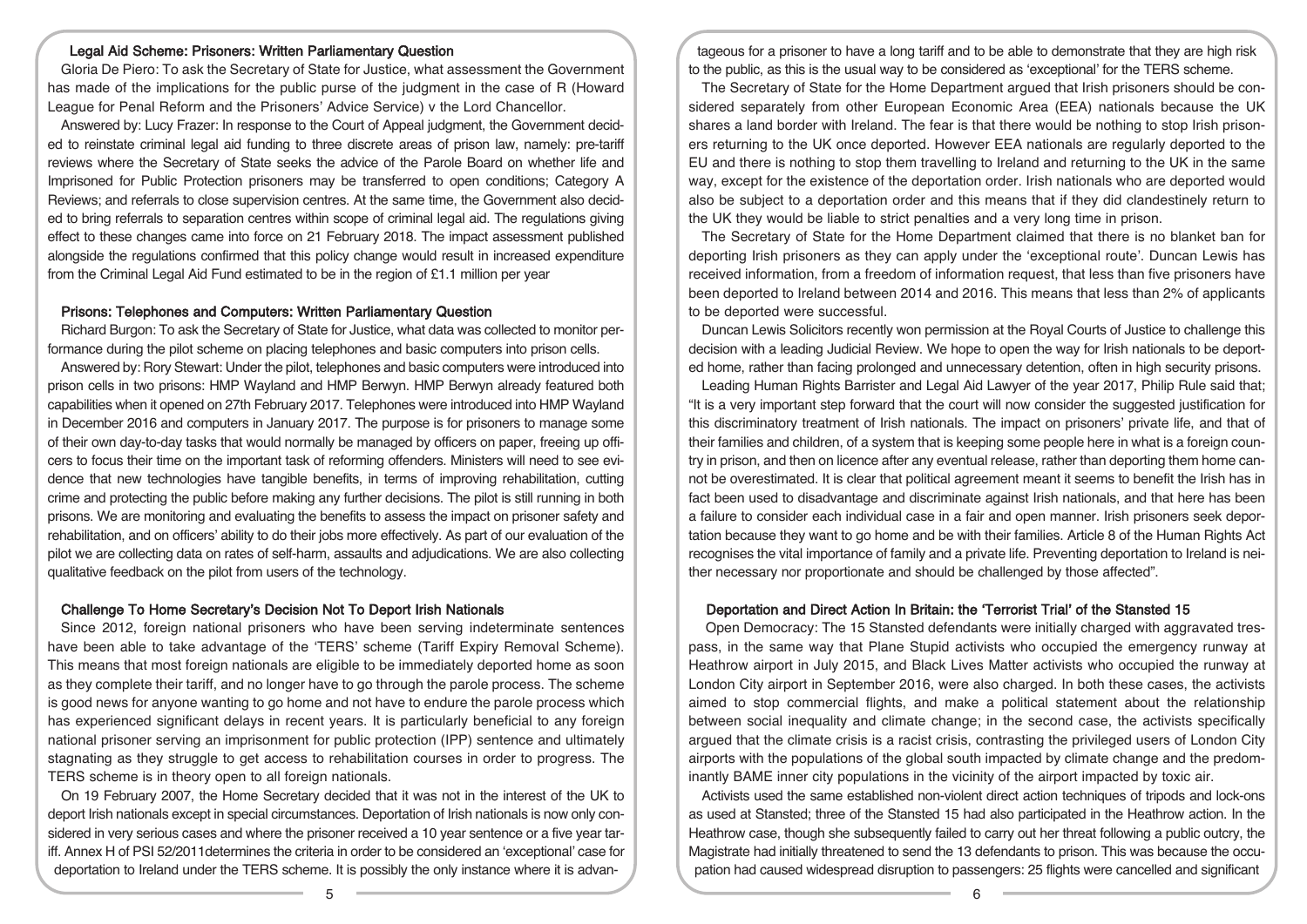delays caused to other flights, so that 92,000 people were 'victims' of the action.

In the London City case, the defendants were handed conditional discharges, and a small fine, again for aggravated trespass. Initially, the Stansted 15 – who used the same techniques, and occupied an arguably much less significant part of the airfield for a similar amount of same time – were charged with the same offence of aggravated trespass as at London City and Heathrow. This charge still stands. They also, however, face a much more serious charge. In the summer of 2017, the Crown Prosecution Service successfully applied to the Attorney General to introduce a new charge, that of 'endangering an airport'. Under s1 of the Aviation and Maritime Security Act 1990. This is the first time that activists taking non-violent direct action have been charged under this Act, or have been charged under an Act of similar severity. Its consequences cast a long shadow over the trial.

The Aviation and Maritime Security Act does not mention 'terrorism' in any of its statutory clauses. However, it was explicitly devised as a response to the placing of a bomb by Libyan security forces on a Pan Am transatlantic flight in December 1988, which exploded over Lockerbie in Scotland, killing the 259 passengers and crew on board and a further 11 people on the ground. Opening the debate for the second reading of the Bill in the House of Commons in January 1990, the Secretary of State for Transport, Cecil Parkinson, argued that the government had: never shied away from taking the measures necessary to crush the threat of terrorism - be it on the international stage or at home. This Bill will be another valuable weapon in the battle. [...]. Clause 1 deals with what are essentially terrorist acts at airports [...] making it an offence under our law to carry out armed attacks at international airports and to cause damage or disruption at such airports.

For the defendants, the direct consequence of being charged under the Act is that they are facing potential sentences not of small fines and suspended prison sentences, but of life imprisonment. As such, it marks an alarming attempt by the British State to stigmatise nonviolent direct action as domestic terrorism, and to foreclose on legitimate social attempts to question the Home Office's detention and deportation practices. It marks an alarming attempt by the British State to stigmatise non-violent direct action as domestic terrorism.

It follows years of controversy about the extensive operations of undercover police officers in non-violent social movements. This is now the subject of an official public inquiry and in activist circles, there is much talk of the criminalization of dissent. The severity of the charge faced by the Stansted 15 should therefore be seen as a potentially important moment in defining the scope for non-violent protest in the UK.

#### Immigration Detention: One Step Forward, Two Steps Back

Sophie Walker, UK Human Rights Blog: Despite many instances of lengthy periods of immigration detention, one of the main methods of achieving release of long-term detainees via immigration bail has now been curtailed. Under Section 4(1) of the Immigration and Asylum Act 1999, detainees could apply for the Home Office to provide them with accommodation if they were unable to rely on a friends or family for housing. Armed with a letter from the Home Office confirming the accommodation was in place, a detainee had a much stronger chance of being released on bail.

Not Anymore. On 15th January 2018, Schedule 10 of the Immigration Act 2016 was introduced. It repealed and replaced Schedules 2 and 3 of the Immigration Act 1971, bringing with it sweeping changes to immigration bail, as well as repealing Section 4(1) of the Immigration and Asylum Act.

Section 9(2) of the Schedule 10 provides that "the Secretary of State may provide or arrange for the provision of, facilities for the accommodation of that person at that address" if the

following conditions are met: • "A person is on immigration bail subject to a condition requiring the person to reside at an address specified in the condition":  $s.9(1)(a) \cdot$  "The person would not be able to support himself or herself at the address": s.9(1)(b) • There are "exceptional circumstances" to justify it: s.9(3) Guidance on Immigration Bail published 12 January 2018 by the Home Office limits a finding of "exceptional circumstances" to cases that fall within three narrow categories: people granted bail by the Special Immigration Appeals Commission (SIAC), foreign national offenders considered high risk or very high risk of causing serious harm to the public or at high risk of offending against the individual, and where the failure to provide accommodation will amount to a breach of Article 3.

What This Will Mean: These changes mean it is considerably more difficult to obtain release for immigration detainees and will result in ever more people being held for long stretches of time.

Here Are Some Reasons Why: First, the new legislation requires the tribunal to grant bail on the condition that the Home Office will provide accommodation. But immigration tribunal judges tend to only grant bail when accommodation is already in place. In bail hearings, if it often argued on behalf of the Applicant that s/he is a low absconding risk as friends and family will encourage and put pressure on them to remain in contact with the Home Office. These arguments lack force if there is no way of knowing where the Applicant will live and how often they can see their friends and family.

Second, the Home Office Guidance states that accommodation will only be provided for a limited period of time (around 3-4 months) unless there are exceptional circumstances to justify it continuing. An immigration judge may be unwilling to grant bail without a plan in place for where the Applicant will live when s/he is no longer eligible for accommodation support.

Third, the Home Office considers that the threshold for when Article 3 will be engaged is high. The Guidance accepts that accommodation support will be provided where the failure to do would amount to a breach of the prohibition on inhuman or degrading treatment. In the case of R (Limbuela) v Secretary of State [2005] UKHL 66, it was held that in ordinary circumstances, a decision to deny a person accommodation who is then forced to sleeping rough without food or shelter, amounts to inhuman or degrading treatment. However, the Guidance sets the bar for when the Home Office will consider Article 3 much higher than the House of Lords in Limbeula, stating it "only expected to cover people with serious physical or mental health problems who would not otherwise not fall to be supported under other agreements" (p. 51). Those detainees able to meet such a standard will be few and far between.

Fourth, it is now even harder for detainees with a criminal history to obtain bail. A case will only give rise to "exceptional circumstances" if the person has been assessed by probation as being a high risk or very high risk of causing serious harm to the public, or to be at high risk of reoffending. The majority of those who have served time in prison will not fall within these categories – they are reserved for the most serious of offenders. It may also present difficulties to representatives who may be placed in a position of having to argue that their client is at very high risk of causing serious harm to the public or at high risk of reoffending when applying for accommodation support or bail, but then having to argue the opposite in the person's immigration appeal. For those convicted of most drug offences, dishonesty offences such as fraud and low-level offences of a violent or sexual nature, they will be unlikely to be eligible for accommodation. The same is true for detainees who do not have criminal history.

If the Home Office cannot show that a detainee's removal is likely within a reasonable period, and yet the detainee is not able to provide a suitable bail address (either because probation have not authorised release to that address, or where the person has no friends, family or com-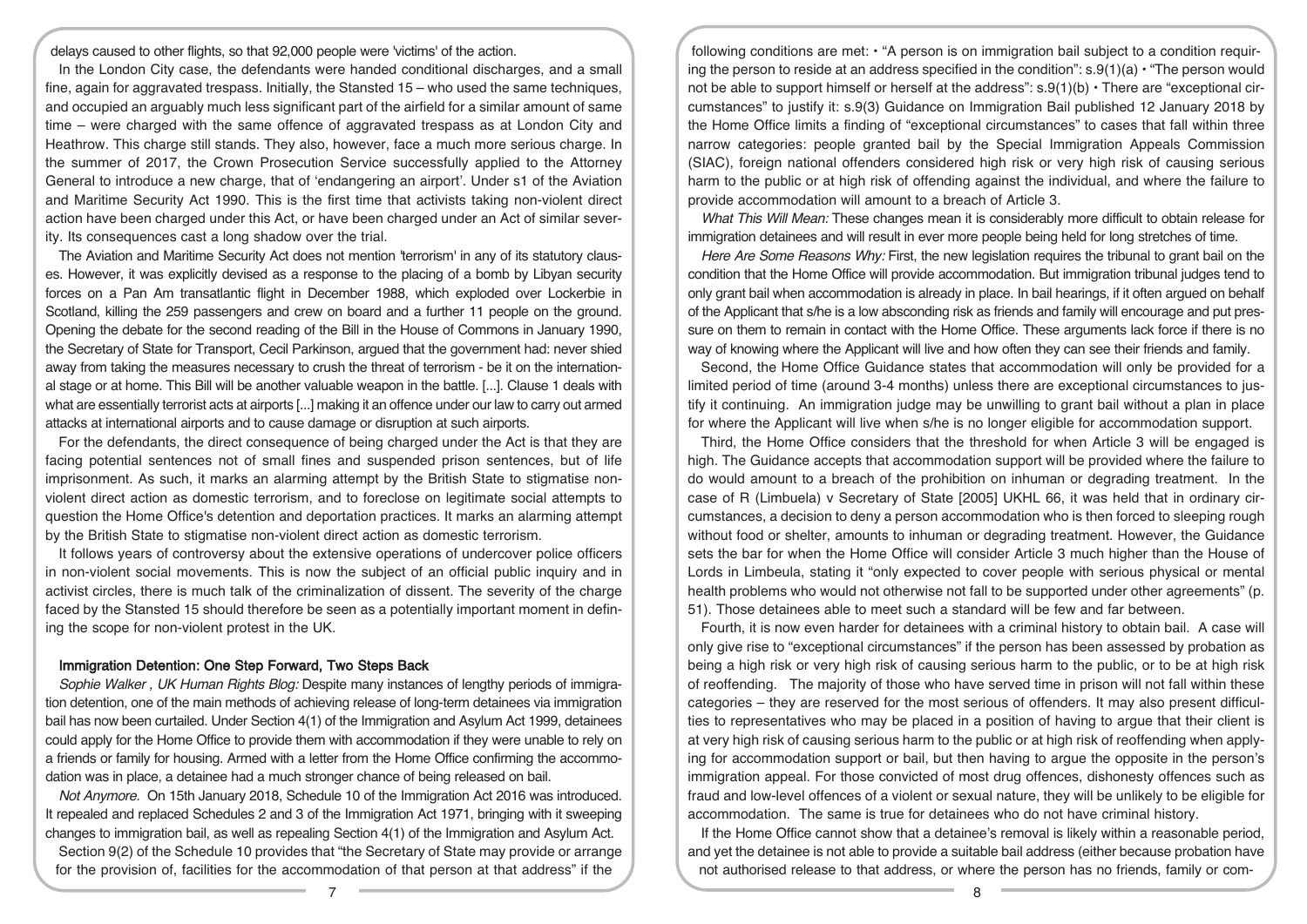munity support), then they are unlikely to be released. But as the power of detention will no longer be being exercised in order to remove that person, but rather because of the lack of available accommodation, their continued detention is highly likely to be rendered unlawful.

Such a suggestion receives support from a recent High Court case, albeit one under the old legislative regime. In R (MS) v Secretary of State for the Home Department [2017] EWHC 2797 (judgment on 10th November 2017), Mr Martin Griffiths QC stated: I do not think that detention could be justified simply on the basis that release would place the Claimant on the streets. If it is unacceptable to place the Claimant on the streets, he should be provided with bail accommodation. Detention is not a proper substitute for such accommodation once detention cannot otherwise be justified (para 79).

Conclusion: The latest legislative changes limiting the provision of accommodation support for detainees demonstrate that the Home Office has yet to be swayed by those calling for the UK to radically reduce the numbers held in immigration detention. However, given that the latest Home Office guidance addressing the changes to immigration bail raises more questions than it answers, this is an area that will no doubt be subject of judicial attention in the not too distance future.b

### Poorest Priced Out of Justice By Legal Aid Rules, Says Law Society

Owen Bowcott, Guardian: Some of the poorest families in England and Wales are being denied legal aid because they cannot afford the financial contributions they are required to make, according to the Law Society. A study commissioned by the body that represents solicitors criticised the fact that many on low incomes are being deprived of access to justice by the very system that is supposed to support them. The report, titled Priced out of Justice?, looked at means testing regulations which control eligibility for legal aid and how applicants resisting eviction from their homes, for example, are unable to obtain legal representation. "Many people living substantially below [the minimum income standard (MIS)] are excluded from legal aid entirely or are awarded it but required to make contributions that bring their income even further below [that standard]," the report's author, Prof Donald Hirsch of Loughborough University, maintained.

Around 30% of the UK population, equivalent to 19 million people, live below the nationally recognised minimum income standard (MIS). Poverty is commonly defined as as living in a household with below 60% of the median income. Legal aid is supposed to provide a safety net for those on low incomes. The government spends around £1.6bn a year on legal aid. The figure has been repeatedly cut by successive governments. The Law Society said the situation is getting progressively worse because means test thresholds, which govern eligibility for legal aid, have been frozen since 2010 while the cost of living has continued to rise. Some of those affected are below the poverty threshold.

Hirsch pointed out that the assumption that someone could sell their home to cover a legal bill is out of line with other forms of state means-testing, such as help with care costs where the value of a home is ignored if the applicant lives there. The Law Society is asking the government to restore the means test to its 2010 real-terms level. It also wants to exempt those on means tested benefits from capital assessments. The Law Society president, Joe Egan, said: "No one in modern society should have to choose between accessing the justice system and a minimum living standard. The financial eligibility test for civil legal aid is disqualifying people from receiving badly needed legal advice and representation even though they are already below the poverty line." Campbell Robb, chief executive of the Joseph Rowntree Foundation, said: "It is simply unacceptable that millions of people are unable to access legal support because they live on a low income. We must loosen these constraints so people are protected from harm when things go wrong and can build a better life."

# Violation of Article 10 Persons Convicted of Burning a Photo of Spanish Royal Couple

In the Chamber judgment in the case of Stern Taulats and Roura Capellera v. Spain (application no. 51168/15) the European Court of Human Rights held, unanimously, that there had been: a violation of Article 10 (freedom of expression) of the European Convention on Human Rights. The case concerned the conviction of two Spanish nationals for setting fire to a photograph of the royal couple at a public demonstration held during the King's official visit to Girona in September 2007. The Court found in particular that the act allegedly committed by the applicants had been part of a political, rather than personal, critique of the institution of monarchy in general, and in particular of the Kingdom of Spain as a nation. It also noted that it was one of those provocative "events" which were increasingly being "staged" to attract media attention and which went no further than the use of a certain permissible degree of provocation in order to transmit a critical message in the framework of freedom of expression. Moreover, the Court observed that the act in question had not constituted incitement to hatred or violence. Lastly, it held that the prison sentence served on the applicants had been neither proportionate to the legitimate aim pursued (protection of the reputation or rights of others) nor necessary in a democratic society.

#### Children and Young People in Custody – "Significantly Impacted by Deteriorating Behaviour"

Fewer children and young adults have been in custody in recent years but the lives of those remaining have been "significantly impacted by deteriorating behaviour" that has not been tackled, according to Peter Clarke, HM Chief Inspector of Prisons. Current behaviour management schemes have been ineffective, particularly, in reducing violence, which is at historically high levels in all types of institution. Mr Clarke said: "The impact of poor behaviour by others on those who wish to make progress in education, training and rehabilitation can be severe."

HM Inspectorate of Prisons has published a new thematic report - Incentivising and promoting good behaviour - based on a review commissioned by the Youth Justice Board and focusing on children held in secure training centres (STCs) and young offender institutions (YOIs), and young adults aged 18–20 held in YOIs. The review looked at the "fundamentally important issue of the relationships between those detained and the staff charged with their care." Mr Clarke said: "Those relationships are crucially influenced by staff turnover, which can lead to a lack of consistency in approach, staff shortages and, all too frequently, a lack of sufficient time out of cell. The issue of inconsistency in behaviour management is important as it damages the all-important element of trust in the relationship."

Inspectors found that "far too often the rewards and sanctions associated with behaviour management schemes were focused on punishment rather than incentive, and were prone to generate perceptions of favouritism. Too often, during inspections, we have seen rewards and sanctions schemes that are overwhelmingly punitive, and the response to poor behaviour is to become locked in a negative cycle of ever greater restriction."

The review reached other key conclusions: Time out of cell: A combination of staff shortages and increasing levels of bullying and violence had led to many young people spending long periods of time in their cells with little to occupy them. Young people and staff agreed more time out of cell would have the greatest impact on promoting positive behaviour. 1) Interventions for young people who display the most difficult behaviour: The proportion of children and young people in custody who have been convicted of more serious offences has increased. The report noted: "Too often we find institutions which accept poor behaviour as unavoidable instead of setting and maintaining high standards. However, there are now some young people within the estate who do not respond positively to existing behaviour man-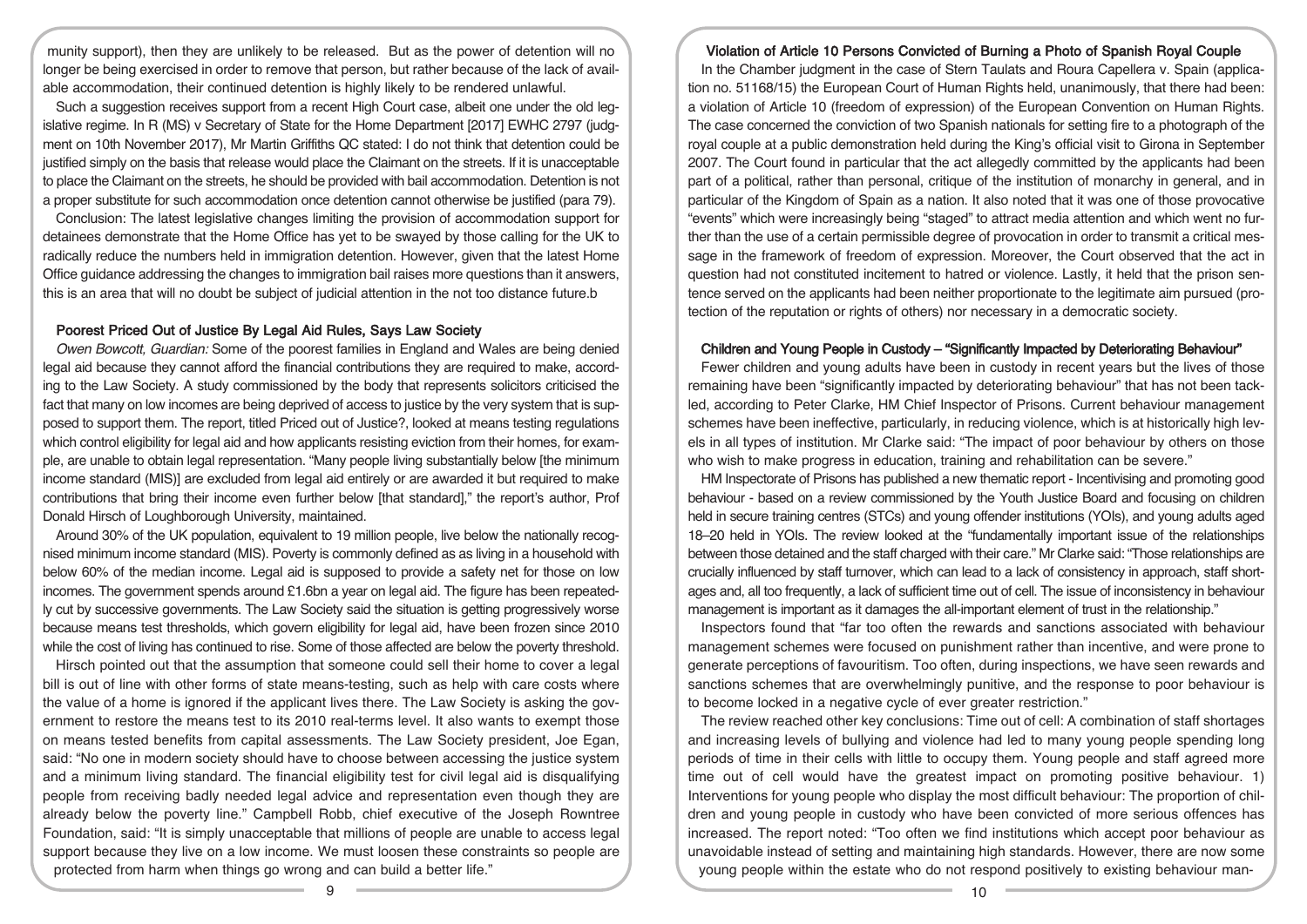agement schemes and who require a higher level of support than is currently offered." 2) Bullying and violence: Witnessing or experiencing bullying and violence are part of everyday life for young people in custody. 3)Young people from a black or minority ethnic background: They were less likely to report being treated fairly by the rewards and sanctions scheme than white young people. "As young people from a black and minority ethnic background make up a large proportion of the population in custody it is important that the reasons for these perceptions are understood and addressed to improve behaviour".

Peter Clarke said: "Institutions holding children and young adults have undergone notable change over recent years as the population of both groups has reduced. While this reduction is welcome, there is evidence from inspection that outcomes for those that remain have been significantly impacted by deteriorating behaviour.It is widely accepted that the amount of time a child or young person spends unlocked and out of their cell has an important impact on their behaviour. There is also a need to confront bullying and violence, and not to fall into the trap of believing that it is inevitable, given the smaller and sometimes more concentratedly challenging nature of the children's and young people's population in custody."

#### ECtHR Rules Hooded Men Were Not Tortured, But Irish Judge Dissents

ECtHR has dismissed, by a 6-1 majority, a request to revise its 1978 ruling that fourteen men interned in Northern Ireland in the 1970s were subjected to inhuman and degrading treatment, but not torture. Ireland sought the revision in 2014 after an RTÉ programme revealed the UK government had withheld evidence regarding the long-term impact of the "five techniques" used to interrogate the "Hooded Men". Five techniques were illegal interrogation methods, developed by the British military in operational theatres. They have been defined as prolonged wall-standing, hooding, subjection to noise, deprivation of sleep, and deprivation of food and drink.

In a judgment delivered on 18 January 1978 ("the original judgment"), the Court held, in so far as relevant in the context of the present revision request, that the use of the five techniques of interrogation in August and October 1971 constituted a practice of inhuman and degrading treatment, in breach of Article 3 of the Convention, and that the said use of the five techniques did not constitute a practice of torture within the meaning of Article 3.

However, in the majority judgment, handed down on Tuesday 20th March 2018, the ECtHR said it "doubts whether the documents submitted by the applicant Government in support of the first ground of revision contain sufficient prima facie evidence of the alleged new fact and considers that the documents submitted in support of the second ground did not demonstrate facts which were 'unknown' to the Court when it delivered the original judgment".

It adds: "Even assuming that the documents submitted in support of the first ground for revision demonstrate the fact alleged, namely that Dr L. misled the Commission as regards the effects of the five techniques, the Court considers that it cannot be said that it might have had a decisive influence on the Court's finding in the original judgment that the use of the five techniques constituted a practice of inhuman and degrading treatment in breach of Article 3 of the Convention but did not constitute a practice of torture within the meaning of that provision."

Judge Síofra O'Leary, who joined the court in 2015, wrote in her dissenting opinion: "The majority has opted for an extremely narrow version of what the Court was dealing with in 1976- 1978 and has excluded or severely narrowed the relevance of the Commission and Court proceedings which led to the two concluding paragraphs of the original judgment on which almost exclusive reliance is placed."

She said it was "In my view, it was the Court and the Convention system and not the respondent State which was primarily under scrutiny in the context of this revision request. I regret that my colleagues in Chamber were not able or willing to see this. Revision must remain exceptional and requests should, where appropriate, be defeated by the very legitimate and fundamental principle of legal certainty. However, in the present case it is difficult to avoid the impression that it is the Court which has sought to shelter itself behind that principle. By doing so it risked damaging the authority of the case-law which that principle seeks to safeguard and overlooking its own responsibilities pursuant to Article 19 of the Convention. I can only conclude with regret − in a similar vein to my predecessor in the original case – that there is much in the general approach of the original and revision judgments that must discourage Member States from invoking Article 33 of the Convention and, regrettably, much to encourage future respondent States with reference to which that article may be invoked.

# European Prisons Are Almost Full

Council of Europe: European prisons are on average close to full capacity, with inmates occupying over 9 out of ten available places, according to the Council of Europe Annual Penal Statistics (SPACE) for 2016, published today. The survey shows that the incarceration rate grew from 115.7 to 117.1 inmates per 100,000 inhabitants from 2015 to 2016. This rate had previously fallen every year since 2012, when it reached 125.6 prisoners per 100,000 inhabitants. The incarceration rate is mainly influenced by the length of the sanctions and measures imposed. In that perspective, the average length of detention, which can be seen as an indicator of the way criminal law is applied, increasing slightly to 8.5 months.

The countries where the incarceration rate grew the most were Bulgaria (+10.8%), Turkey (+9.5%), the Czech Republic (+7.6%), Serbia (+6.6%) and Denmark (+5.5%). The prison administrations where it fell the most were Iceland (-15.9%), Northern Ireland (-11.8), Lithuania (-11.1%), Belgium (-10.1%) and Georgia (-6.7%). On the other hand, overcrowding remained a serious problem in many countries. Thirteen out of 47 prison administrations reported having more inmates than places to host them. The highest levels of overcrowding were observed in "The former Yugoslav Republic of Macedonia" (132 prisoners per 100 places available), Hungary (132), Cyprus (127), Belgium (120), France (117), Portugal (109), Italy (109), Serbia (109), Albania (108), the Czech Republic (108), Romania (106) and Turkey (103). The proportion of foreign inmates shows an overall downward trend in recent years, although the proportion grew from 10.8% in 2015 to 11.6% in 2016. On the other hand, pre-trial detainees represented 37.3% of all foreign inmates in 2016, compared to 34.4% one year before. Women continued to represent a small proportion of the overall prison population (5.3%, with 24.2% of those being pre-trial detainees).

Over one fourth of all sentenced prisoners (26.4%) were serving sentences of one to three years. The proportion of prisoners serving a final sentence of less than one year fell slightly, from 13.5% in 2015 to 13.3% in 2016, consolidating a trend seen over several years. The percentage of prisoners serving sentences of more than 10 years grew from 11.4% to 13%. Pretrial detainees accounted for 20% of the total prison population.

Theft once again became the crime for which most offenders were held in custody (18.9%), after several years during which it was drug offences. In 2016 drug offences were the second most common offence for which people were incarcerated (17.5%), followed by robbery (12.6%) and homicide (12.1%). For the first time, the survey contains information about inmates convicted for road traffic offences, which represented 2.6% of all prisoners.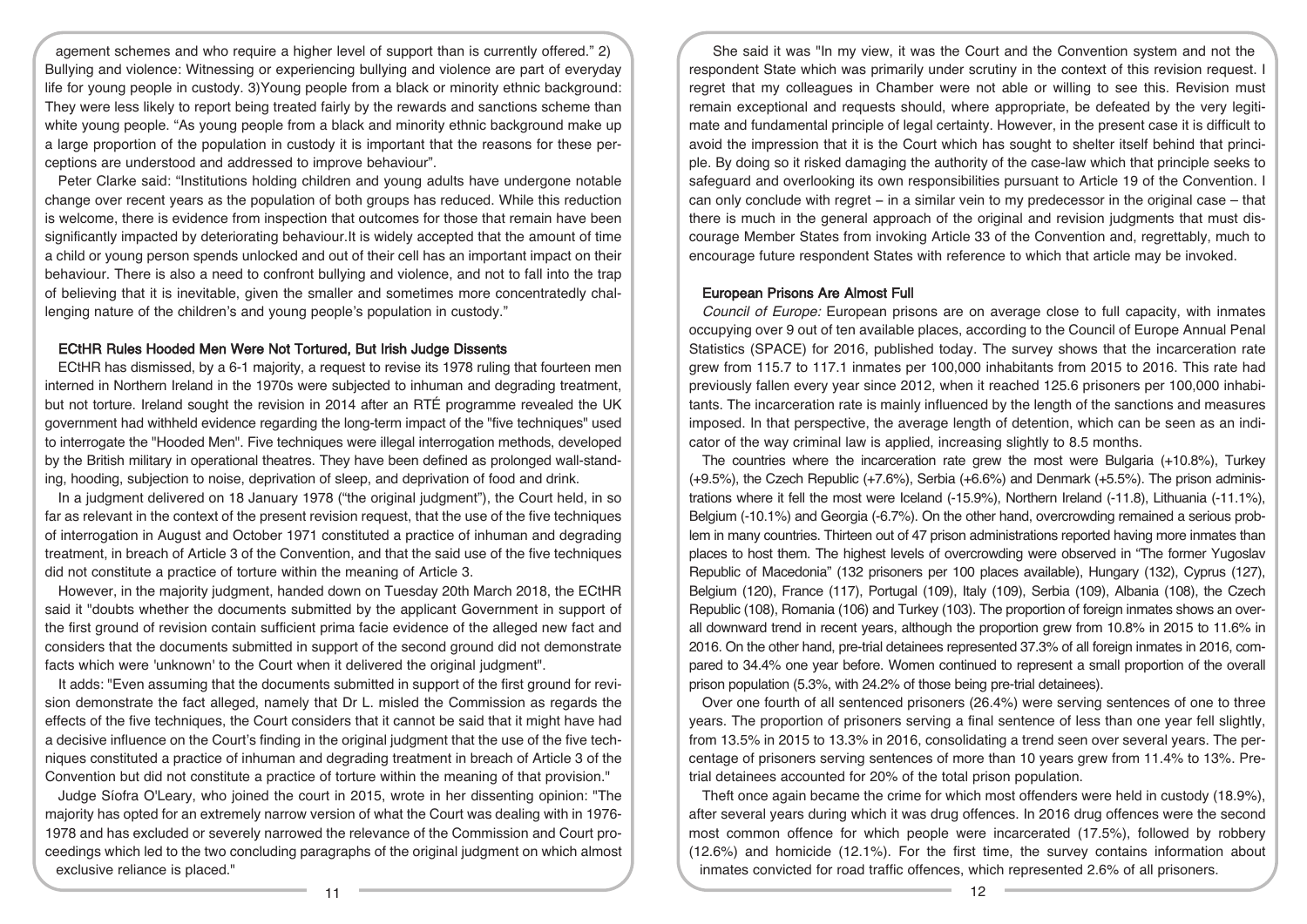Daily expenditure per inmate continued to vary greatly across Europe. Overall, the 44 prison administrations which provided this information spent €51 per inmate per day in 2015. In 2015, the 44 prison administrations that provided this data for the survey spent a total of more than €18 billion.

1,628,626 individuals were under the supervision of agencies in charge of alternative measures to imprisonment in 2016 in the 47 countries that participated in this survey. Almost 10% were awaiting trial, a percentage that has grown slightly in recent years (up from 6.7% in 2014). "The high number of persons serving community sanctions and measures casts doubts about whether they are being used as alternatives to imprisonment or if they are becoming a supplementary sanction", said Marcelo Aebi, director of the study.

#### Early Day Motion 1093: Councillor Gurpal Virdi, the Police and the CPS

That this House calls for an inquiry into the investigations and prosecution decisions that preceded the acquittal of retired Metropolitan Police Sergeant Councillor Gurpal Virdi, to establish how there could be a trial without evidence from PC Markwick and PC Mady, how PC Makins could be a prosecution witness when his statement contradicted specific claims by the complainant, how the Crown Prosecution Service could have believed the false allegation of indecent assault with a collapsible baton a decade before they were introduced, and to establish why the Independent Police Complaints Commission referred Mr Virdi's complaint to the Metropolitan Police Department of Professional Standards whose peculiar original investigation led to the false statements about Mr Virdi and to the unjustified prosecution.

#### Gurpal Singh Virdi - One Man's Fght for Justice

On Wednesday 15 April 1998, Detective Sergeant Gurpal Singh Virdi was arrested and accused of sending racist hate mail to himself and ethnic minority colleagues. Dismissed from the Metropolitan Police Service, his reputation in ruins, Virdi took his case to an employment tribunal, which judged that he had been a victim of racial discrimination. Completely vindicated, Virdi was reinstated to the job he loved – but his travails were far from over. Constantly overlooked for promotion, he realised that by challenging the Met he had effectively ended his career.

Following his retirement from the force and keen to serve his local community, Virdi decided to run for election as a Labour councillor – but, prior to the election, he was arrested again. The allegations levelled against him were horrifying: he stood accused of sexually assaulting an underage prisoner nearly thirty years earlier. Yet when the case went to trial, a jury took less than fifty minutes to clear Virdi of all charges. But the damage had been done. Behind the Blue Line is Virdi's deeply shocking account of how one of Britain's biggest institutions brought the apparatus of the state to bear in a campaign to destroy the life of one of its own officers."Behind theBlue Line is the story of a good public servant.Withoutrancour, it details the obstacles, the prejudice and the official carelessness that can get in the way of a dedicated officer's career. We can learn from it. We must learn from it. These events should never beable to happen again."

The Voice caught up with Gurpal for a Q&A session.

Q: Your book 'Behind The Blue Line' can be described as a no holds barred account of what happened to you, would you agree with this view and what are you hoping that it will do?

Gurpal Singh Virdi: I disagree to some extent, as I am barred from revealing the full extent of the truth due to the unfair anonymity laws in the UK. The book does however, within limits, take the reader through a journey that any one of us can face – false allegations. Despite being requested, there is no public inquiry, no IPCC (now IOPC) investigation, no accountability of wrongdoing by senior officials of the police and CPS - the book is the only way

forward to give my side of the story in order to expose the reality of what happened. Sir Peter Bottomley and Dr Richard Stone have supported me by writing forwards in this book, both are seeking an inquiry. I am in agreement in fighting burning injustices.

Q: You have been through a traumatic series of events, to what extent were your family affected? SV: It has been very traumatic in that my health has suffered but more so, my wife, Sathat, who is now on medication. My children are very supportive as were family members and some friends. My niece's wedding had to be cancelled. The main thing is that we are all together and stronger.

Q: Is your trust in the Police force gone for good now, or is there a way back?

SV: I have always been a supporter of the police as there are many officers who work hard and are dedicated to keeping us safe. I was suspicious of the police when senior officers threatened me after I had made a submission to the Stephen Lawrence Inquiry. My trust in senior officers has diminished as they were overseeing this case and should have intervened to stop it but instead they sanctioned it. The government and police would benefit from my experience and forward thinking, no doubt this job will go to someone else.

Q: Hopefully you look back on your early career as a serving officer with pride, do you ever wonder where your career might have gone had things been different?

SV: Ever since I can remember, I wanted to join the police or the army following family footsteps. It is a tradition within the Sikh culture that the third child will go into public service. After witnessing the race riots and police brutality of the 70's and 80's, I was more determined to join the police to make a difference. I enjoyed my service as I enjoyed working for the public to improve their lives and make them feel safe. I did not enjoy the bullying and racism that occurred behind the scenes within the police. My career as a BAME officer was doing fine despite the discrimination until I got to Sergeant rank at Ealing where I challenged some of my colleagues and senior officers about their bigoted attitudes. Many of the White officers of similar service had reached very senior ranks whilst my career stopped back in 1998 at Sergeant rank despite me passing my Inspector's exams. I was going no further.

Q: Were you surprised at the extent that the authorities went to in order to "discredit you "?

SV: You would think that after so many high profile public inquiries, in particular, the VIRDI Inquiry, that the police would learn lessons and improve but in reality, most of the recommendations from these inquiries gather dust. I challenged the unfair promotion system through the Employment Tribunals although I did not benefit, many of those behind did. I am proud of that. I wasn't that surprised at the extent because that is what the establishment does. Unlike others for monetary gain when settling their claims of discrimination, I refused to sign confidentiality clauses. I can talk about my experiences, this has been the motive of the DPS in the Met to target me. Since being reinstated in 2002, I was constantly being investigated for one thing or another. The establishment does not like to see positive BAME role models who can fight for their communities and expose wrongdoing, instead they want 'puppets' that can be controlled. It should be noted that no White officers has been treated in this manner. It should be noted that no retired White officer has been subjected to such vile, malicious and false allegations. It should be noted that there has been no Gold Group for a White officer in similar circumstances. Furthermore, it should be noted that the Police Federation refused to support me or to fund my case. This was a wholly unreliable and sustainable case.

Q: Did your experience and understanding of the police help you prove yourinnocence in both cases? SV: Being a detective did help as I knew how the process worked and how to establish the truth. In both of my high-profile cases, I had a good team of solicitors and barristers.

Q: Are you cautious about interacting with the police? And do you believe that you